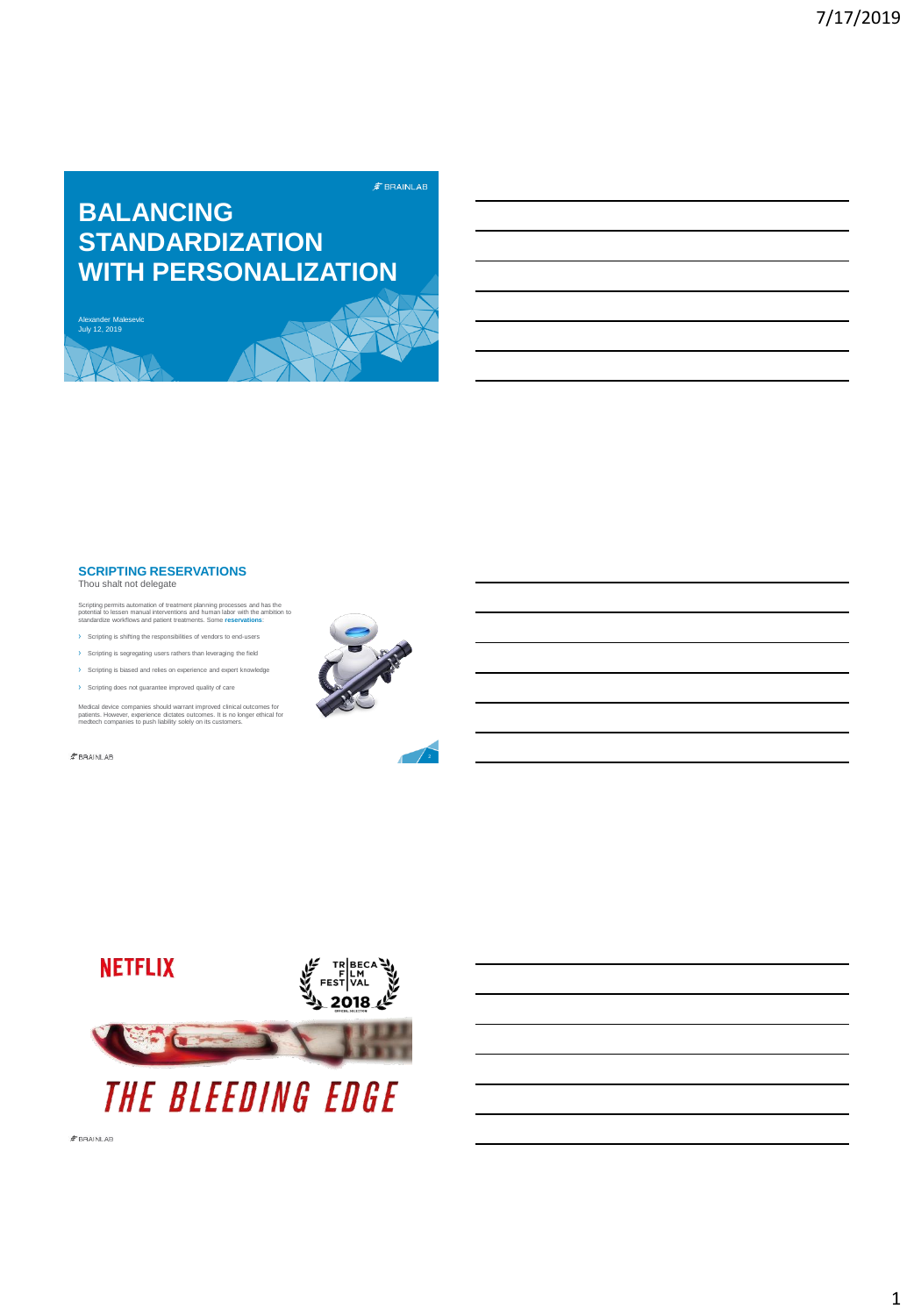#### **INTRODUCING BRAINLAB ELEMENTS** A series of dedicated software modules serving multiple clinical specialties





#### **INTRODUCING BRAINLAB ELEMENTS**



## **IMPLEMENTED PLAN AUTOMATION** Mirroring algorithm for minimizing radiological depth

› The software calculates the average radiological depths for all treated metastases for the arc geometry loaded and for the arc geometry mirrored across the sagittal plane › The software will determine whether the original setup or the mirrored version gives the shortest average radiological depths for all treated metastases › The geometry with the shortest average radiological depths is selected and used for further plan optimization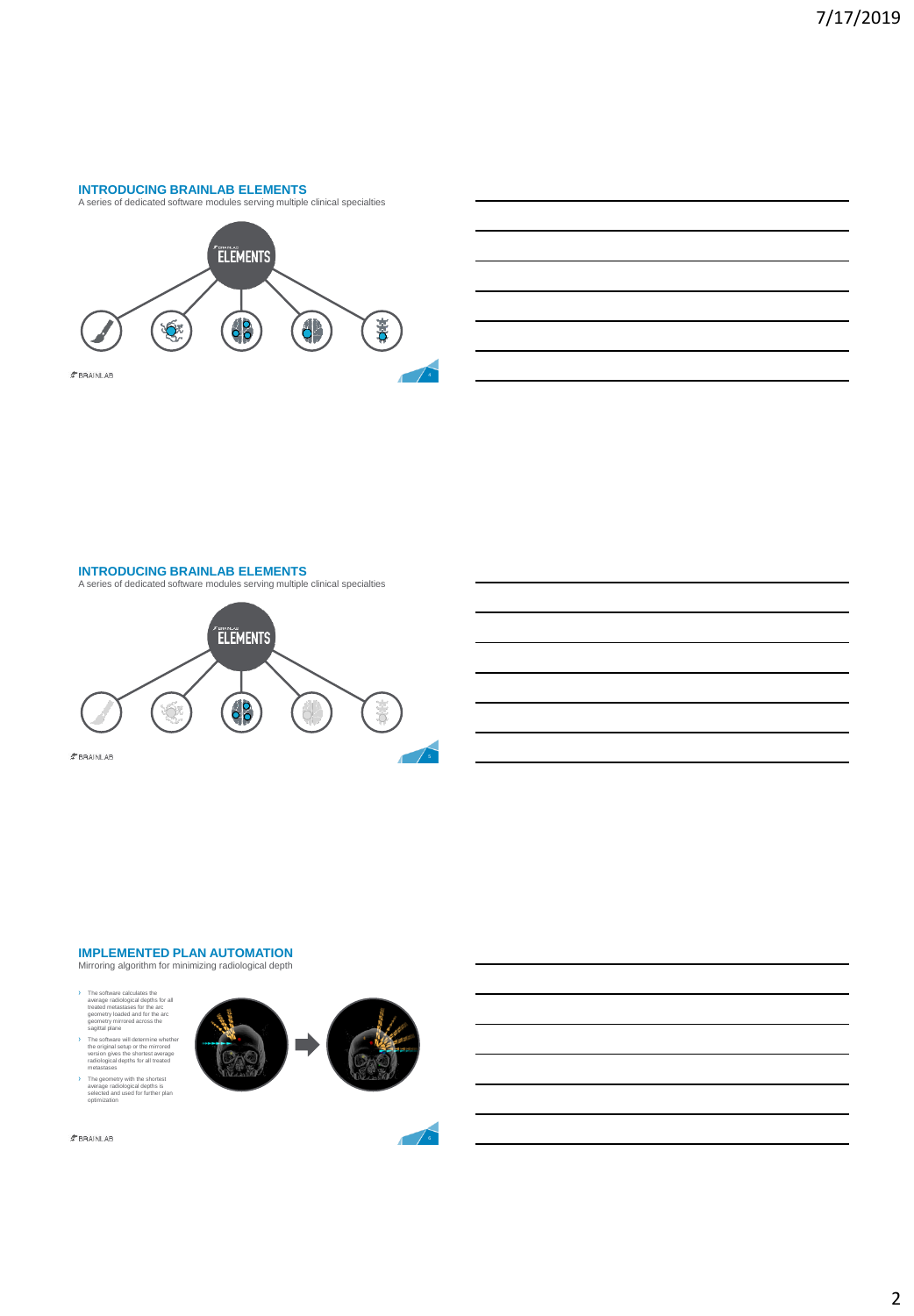#### **IMPLEMENTED PLAN AUTOMATION** Packing algorithm – Intelligently assigning targets to arcs

- › A brute-force by random numbers algorithm searches the most optimal distribution of targets among arcs in order to treat as many targets by as many arcs as possible
- › If two targets share a leaf pair, the targets are assigned to different arcs at the same table angle. Else, both targets are assigned to the same arc
- Exceptions are made for situations in which<br>two targets share a leaf pair for a few<br>control points at the extremities of an arc's<br>gantry span. These situations will be<br>ignored and the fields will be closed during<br>the subse





## **IMPLEMENTED PLAN AUTOMATION**

Beam margin optimization for controlled dose heterogeneity



 $$BRAINLAB$ 

#### **IMPLEMENTED PLAN AUTOMATION**





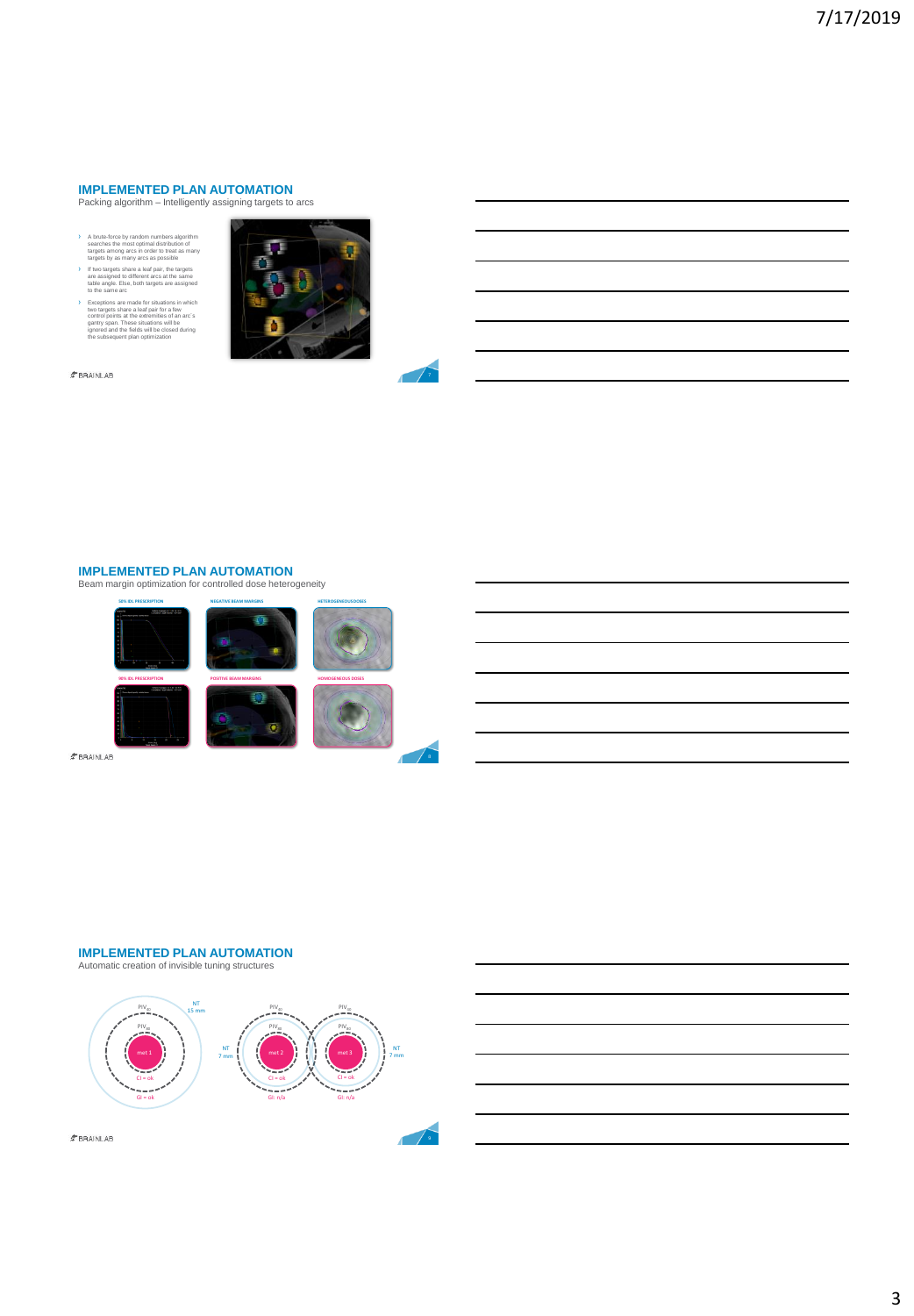## **INTRODUCING BRAINLAB ELEMENTS**





#### **IMPLEMENTED PLAN AUTOMATION** 4Pi arc setup optimization



 $$BRAINLAB$ 

#### **IMPLEMENTED PLAN AUTOMATION**

Halo algorithm for critical organ sparen

- 
- A Halo is an invisible virtual planning object that is<br>automatically created by expanding the Most<br>important OAR uniformly into all directions.<br>The size of the Halo is related to the Tolerated<br>Coverage Volume of the staget
- › The target voxels covered by the halo will then be marked as "to be sacrificed" for the optimization. These voxels do not have to fulfill the desired target dose

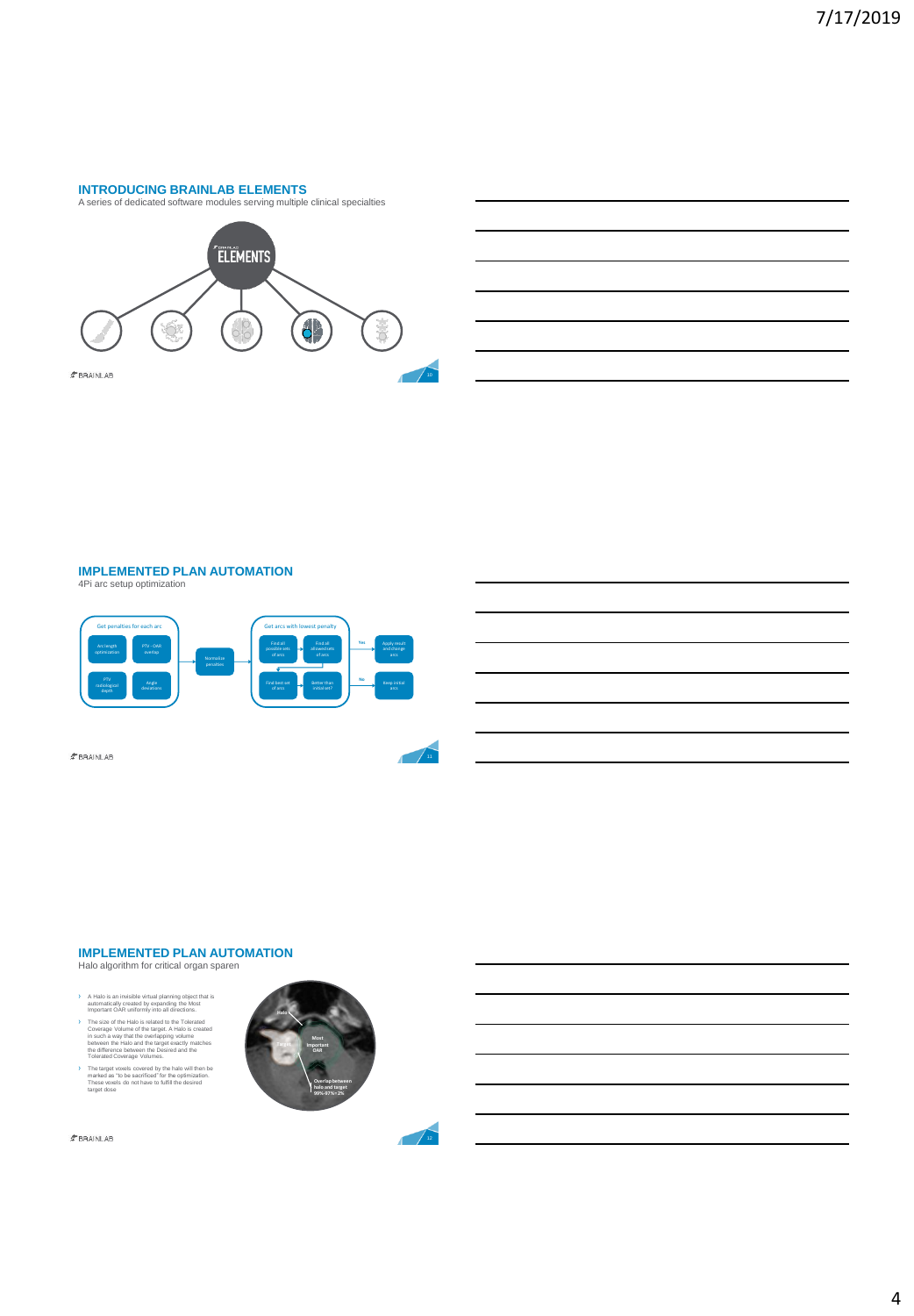#### **IMPLEMENTED PLAN AUTOMATION** Dose shaper for intuitive plan optimization

- › The Dose Shaper allows local shaping of the isodose lines to achieve improved organ at risk protection by straightforward "drag and drop" manipulation of the isodose lines.
- › Only one isodose line can be manipulated. As the impact of the dose shaper on the target coverage can be dramatic, it is recommended to use small modifications.
- › For a certain treatment plan only one isodose line can be shaped. To start shaping an isodose line when another isodose line has already been shaped all previous shaping steps have to be undone.





 $\hat{\pi}$ BRAINLAB

#### **INTRODUCING BRAINLAB ELEMENTS**

A series of dedicated software modules serving multiple clinical specialties



#### **IMPLEMENTED PLAN AUTOMATION**

SmartBrush Spine for automated clinical target volume generation

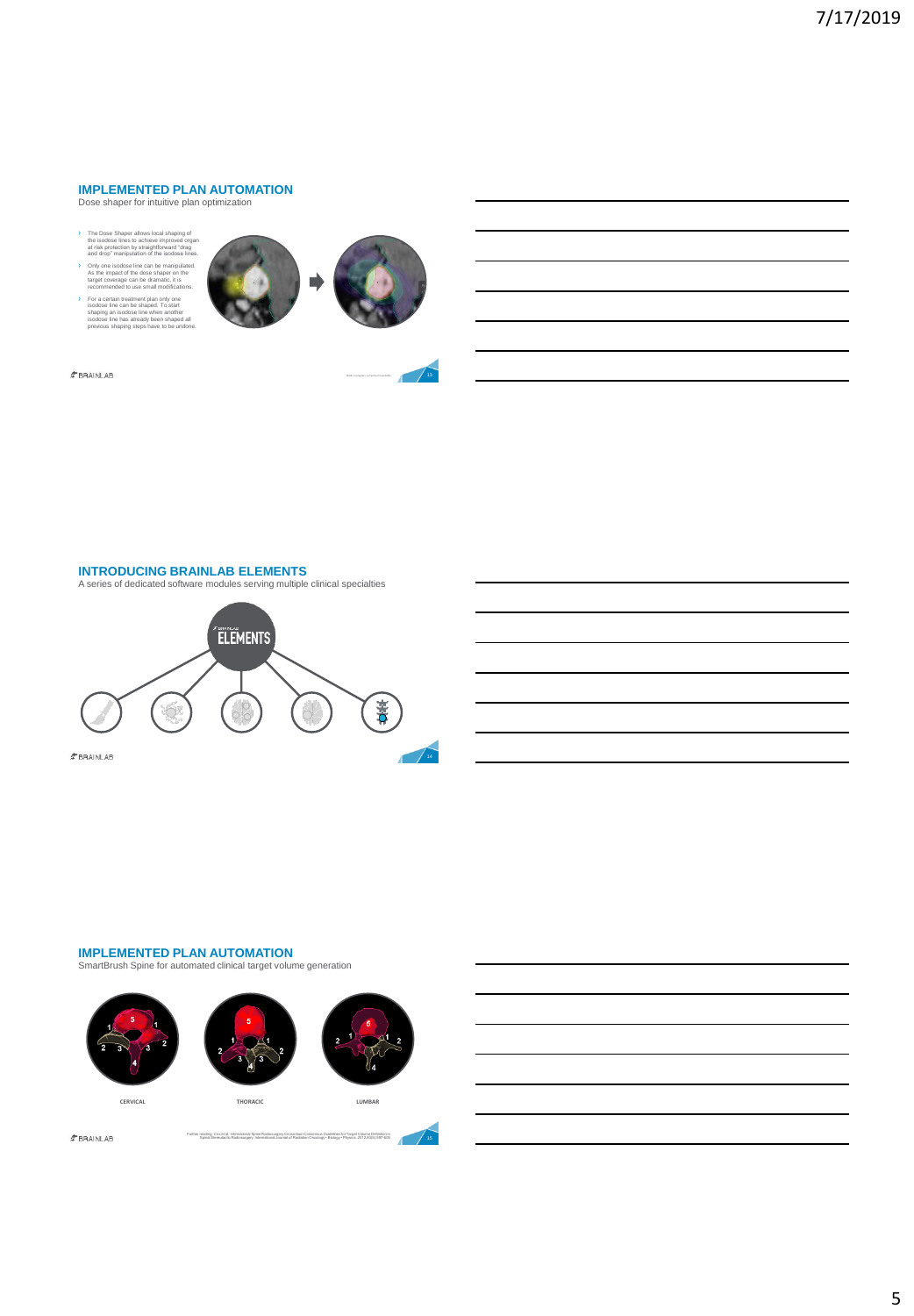### **IMPLEMENTED PLAN AUTOMATION**

Target splitting

> For complete vertebrae, the PTV is<br>divided into 8 parts. The parts are<br>subsequently merged until 4 parts are<br>left. At each merging step, two parts are<br>chosen so that the sum of the convex<br>hull volumes of all the parts le

For partial vertebra, The PTV is<br>consider that discussed on the state of the state of the space of the<br>and a space is determined that merric. At a plane is determined that minimizes the<br>analog behavior of the plane and th



 $\hat{\mathcal{F}}$ BRAINLAB

#### **IMPLEMENTED PLAN AUTOMATION** Arc duplication



 $$BRAINLAB$ 

### **PROKNOW TREATMENT PLANNING CHALLENGE**

Five brain metastases radiosurgery treatment planning

| ۰ | ٠                       |
|---|-------------------------|
|   | 20:00<br>12.00<br>10.00 |
|   | 8.00<br>3.00            |

| ٠                       | Metric                                           | Min/Max                 | Ideal |
|-------------------------|--------------------------------------------------|-------------------------|-------|
| f.                      | Volume of each GTV covered by 20 Ox              | 95                      | 00    |
| $\overline{z}$          | Maximum dase to the outer contour                | $\times$ 40             |       |
| $\overline{\mathbf{3}}$ | Dose (Oy) covering 0.3 cc of the Brainstern      | 12                      | s.    |
| A                       | Volume (cc) of the Normal Brain covered by 10 Oy | 30                      | 12    |
| s                       | Volume (cc) of the Normal Brain covered by 12 Ov | 20                      | š     |
| 6                       | Volume (cc) of the Ootic Chiasm covered by 8 Gy  | 0.2                     | ö     |
| $\overline{z}$          | Maximum dose (Gy) to the Ootic Chiasm            | 8                       | 2.5   |
| $\bar{8}$               | Volume (cc) of the Ootic Nerves covered by 8 Gy  | 0.2                     | ö     |
| $\mathfrak{D}$          | Mean dose (Qy) to the Hippocampus                | $\overline{\mathbf{3}}$ | 1     |
| 10                      | Maximum dose (Gy) to the Lenses                  | $\rightarrow$           |       |
| 11                      | Maximum dose (Gy) to the Eyes                    | < 8                     |       |